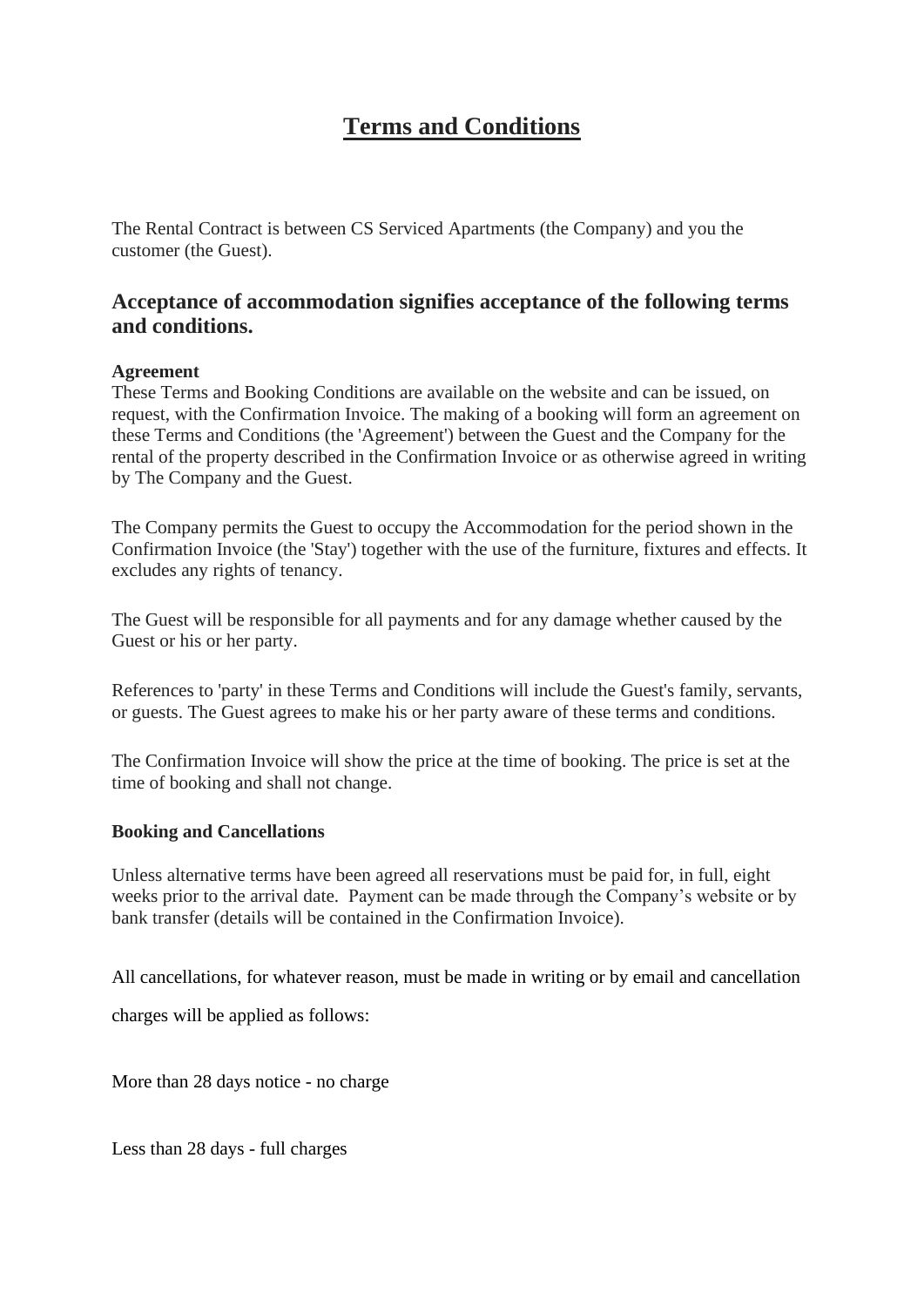### **Privacy Policy**

We do not store credit card details beyond the duration of a guest's stay, nor do we share customer details with any 3rd parties.

#### **Right to Refuse/Alter**

The Company reserves the right to refuse any reservation.

The Company reserves the right to cancel or alter arrangements made for the Guest whether before or during the relevant visit in any circumstance which arises from or is attributable to acts, events, omissions or accidents beyond the reasonable control of the Company.

If a booking has to be cancelled by the Company, it will take reasonable steps to offer an alternative booking. If the Company is not able to offer such an alternative or the Guest does not accept the alternative offered accommodation the Company will return to the Guest the money paid by the Guest in respect of the Accommodation and will not otherwise be liable for any loss caused by cancellation or alteration if it arises out of circumstances beyond its control.

#### **Loss of Guest Property**

Except as indicated below, the Company cannot be held responsible for loss or damage to any belongings, or for injury sustained by the Guest or members of his or her party during their Stay at the Accommodation.

The Company excludes liability for loss or damage to any belongings, or for death or injury sustained to the Guest or members of his or her party during their Stay at the Accommodation except to the extent that such injury or loss or damage to any belongings is caused by the negligence or default or breach of the Company.

The Guest shall be liable for and indemnify the Company against any liabilities, damages, claims, costs, losses (whether direct or indirect and including loss of profits) and expenses incurred or paid by the Company arising from the Guest's use or occupation of the Accommodation which arise from any breach by the Guest of his or her obligations under the Agreement or from any negligence or wilful default of the Guest and/or the Guest's party.

#### **Lost Property**

In the event of any left property the Guest should notify the Company as soon as possible. The Guest will be responsible for the costs incurred to return any such items.

#### **Pets**

No domestic pets are permitted.

#### **Right of Entry**

The Company reserves the right to enter the Accommodation at any reasonable time for reasonable cause. This includes the undertaking of unforeseen (internal and external) remedial repairs together with any annual external re-decoration for which access to the inside of the Accommodation may be required. External windows and doors may be opened during this process.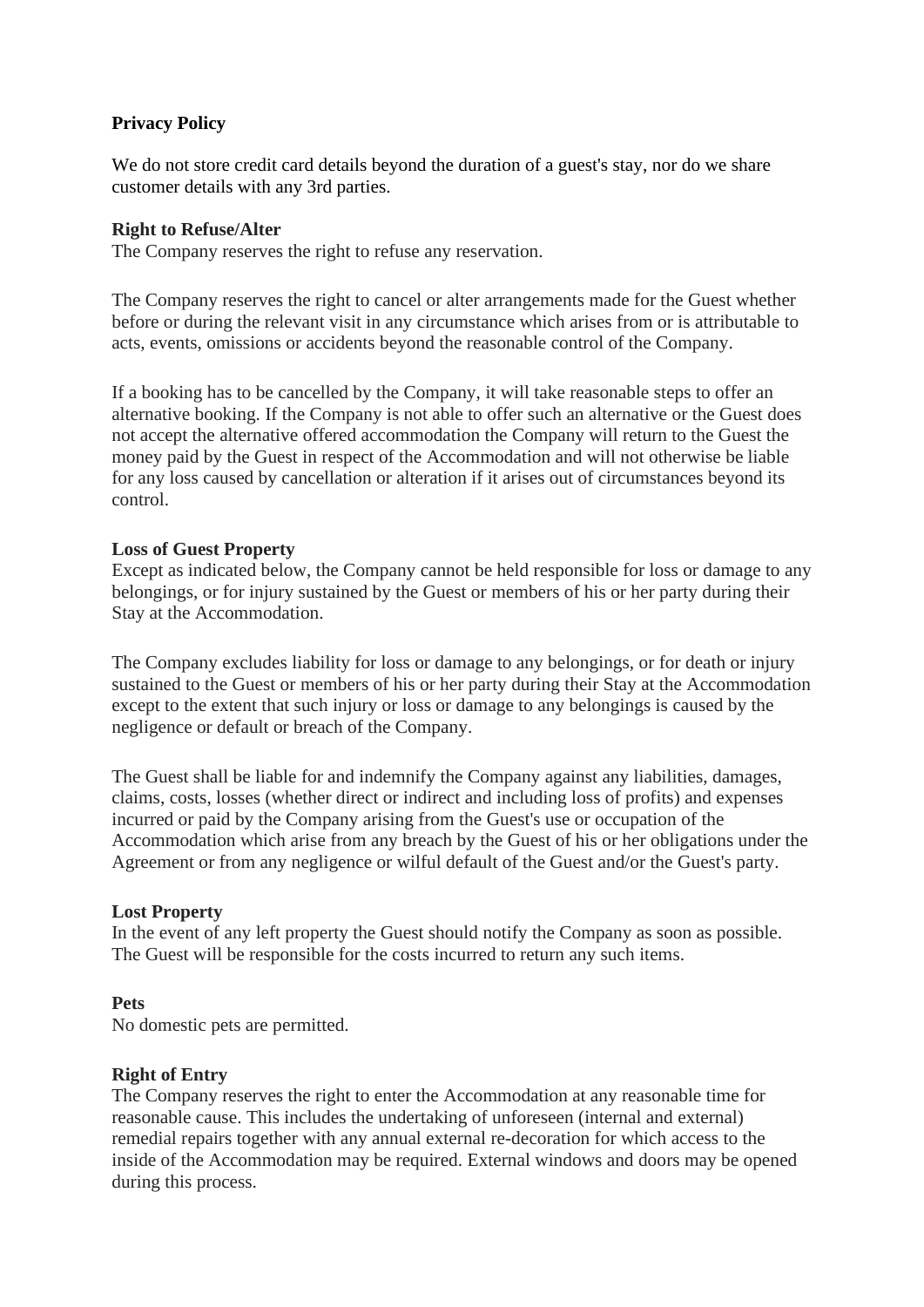#### **Advance Bookings**

All properties can be booked well in advance. It is advisable to book early to avoid disappointment.

#### **Guest Obligations**

The Guest undertakes to keep the Accommodation and all the furniture, fixtures and effects in the same state of repair and condition as at the commencement of the Stay (reasonable wear and tear excepted) and shall pay to the Company the value of any part of the Accommodation, furniture, fixtures, fittings and effects so destroyed or damaged as to be incapable of being restored to its previous condition.

Smoking or vaping is not permitted in any part of the Accommodation and the Guest and any member of his or her party undertakes not to smoke or vape inside the Accommodation. A fee of £150 will be added to your account should smoking take place in the Accommodation.

#### *Property Cleanliness*

The Guest agrees to ensure that the Accommodation is left clean and tidy. The Guest agrees to pay an additional reasonable charge to cover the expense of additional, unusual cleaning required because the Guest fails to comply with this clause.

The company reserve the right to refuse future bookings if The Company are dissatisfied with the condition of the property upon the Guests departure.

The Company reserves the right to pre-authorise a payment of £150 to the Guest's credit card to cover damages or extra cleaning charges which may occur during the Guest's stay at the property.

The Company reserves the right to request a security deposit of  $\pounds$ 150 in the event that no credit card details are provided.

Should the Company be unable to reclaim funds from the credit card the Guest will be notified of the amount due and given 14 calendar days to settle the balance.

Should the cost of any damage exceed the pre- authorised amount, or the amount held as a security deposit, the Guest will be invoiced for the shortfall and liable for the full payment.

Guests using the Broadband Internet access do so subject to a fair use policy and within the bounds of UK law.

The Guest must allow the Company to enter the Accommodation to inspect the state of it, given reasonable notice, except for in an emergency when immediate access must be granted.

The Guest must not use the Accommodation or allow its use for any dangerous, offensive, noisy, illegal or immoral activities or carry out any act that may be a nuisance or annoyance to the owner or the Company or to any neighbours.